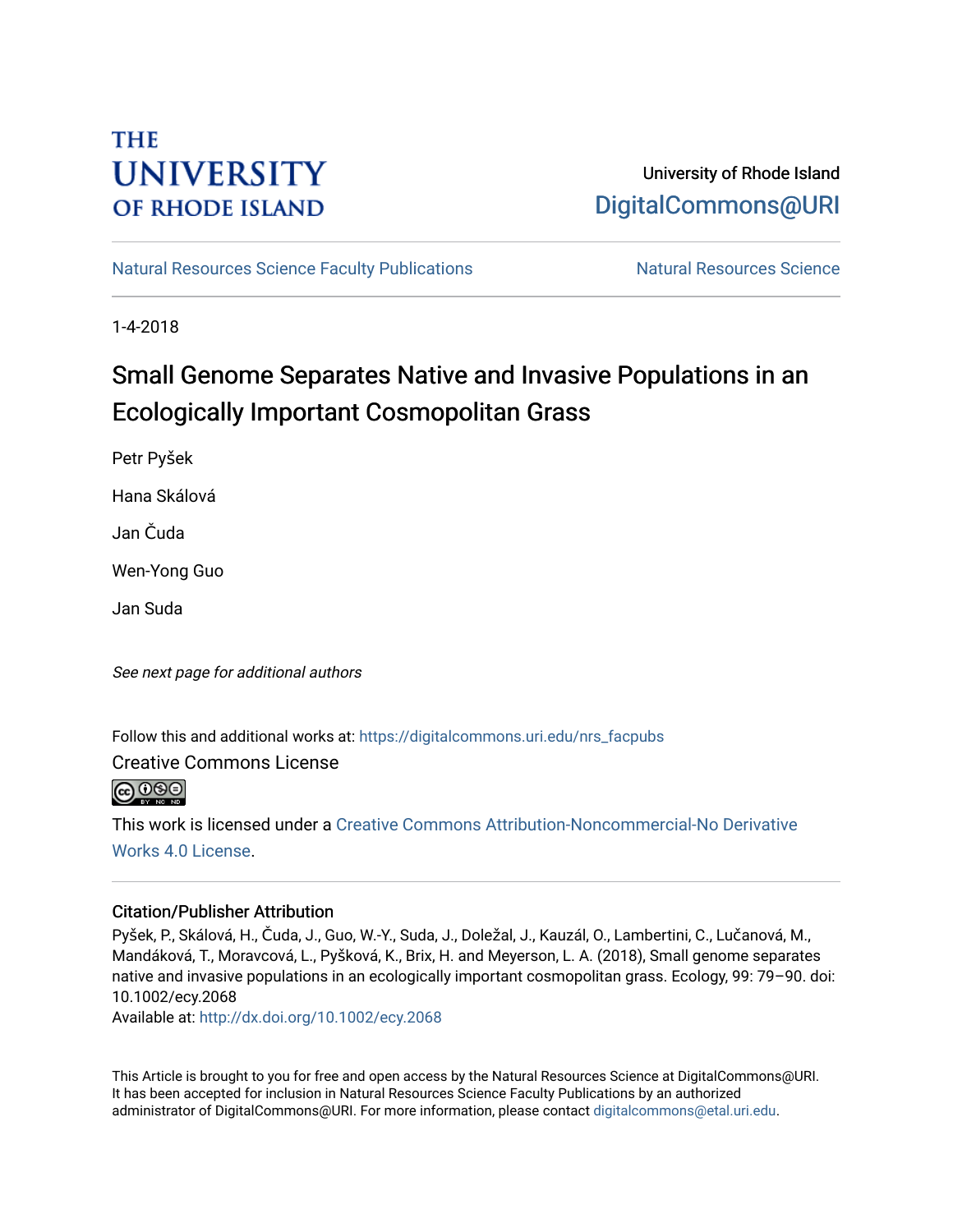### Authors

Petr Pyšek, Hana Skálová, Jan Čuda, Wen-Yong Guo, Jan Suda, Jan Doležal, Ondřej Kauzál, Carla Lambertini, Magdalena Lučanová, Terezie Mandáková, Lenka Moravcová, Klára Pyšková, Hans Brix, and Laura A. Meyerson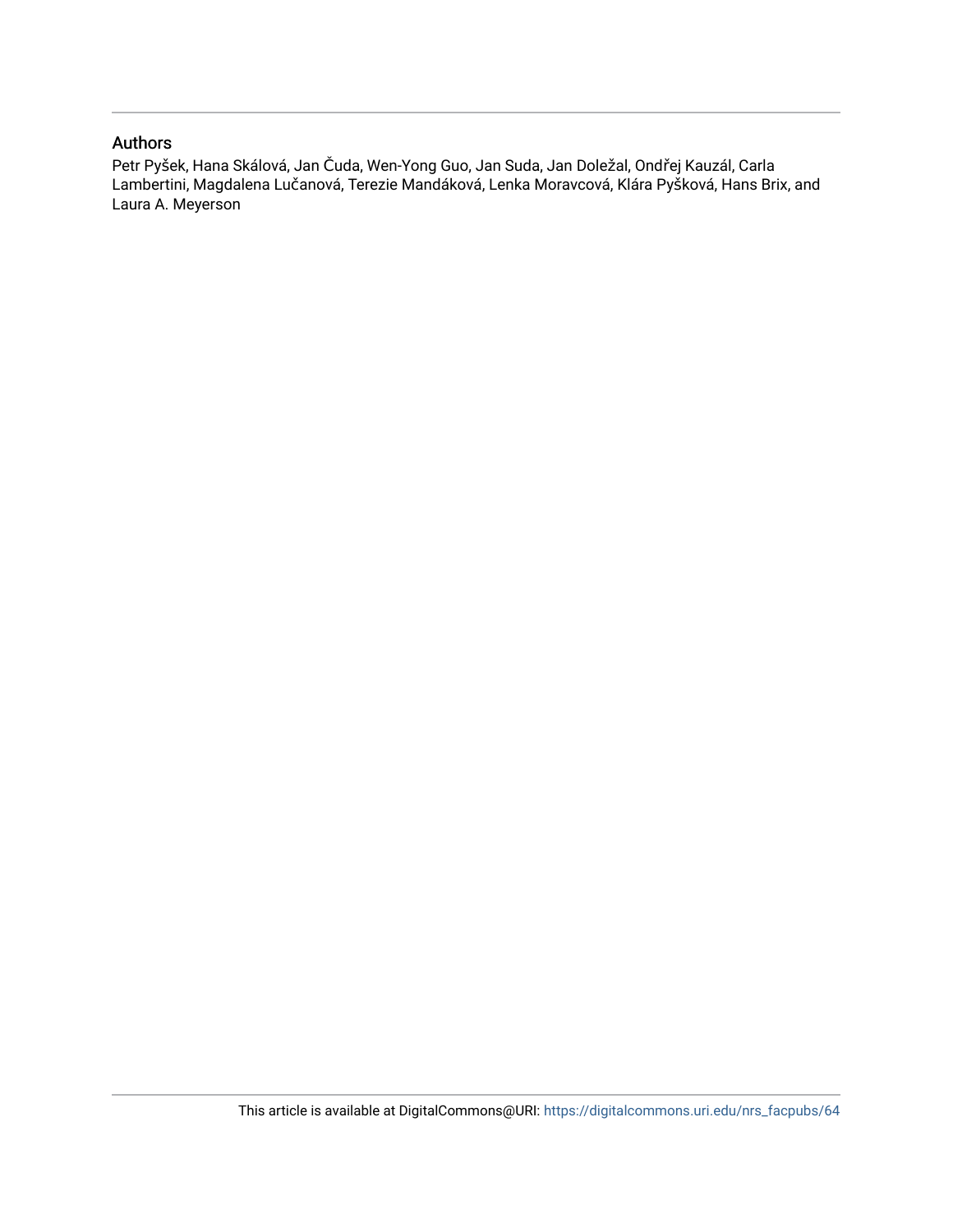## Small genome separates native and invasive populations in an ecologically important cosmopolitan grass

Petr Pyšek (D,<sup>1,2,8</sup> Hana Skálová, <sup>1</sup> Jan Čuda, <sup>1,2</sup> Wen-Yong Guo, <sup>1</sup> Jan Suda,† Jan Doležal, <sup>1,4</sup> Ondřej Kauzál,<sup>1,[2](http://orcid.org/0000-0001-8500-442X)</sup> Carla Lambertini,<sup>5</sup> Magdalena Lučanová,<sup>1,3</sup> Terezie Mandáková,<sup>6</sup> Lenka Moravcová,<sup>1</sup> Klára Pyšková, <sup>1,2</sup> Hans Brix, <sup>5</sup> and Laura A. Meyerson<sup>7</sup>

<sup>1</sup>Institute of Botany, The Czech Academy of Sciences, Zámek 1, CZ-252 43 Průhonice, Czech Republic <sup>1</sup>Institute of Botany, The Czech Academy of Sciences, Zámek 1, CZ-252 43 Průhonice, Czech Republic<br><sup>2</sup>Denastment of Eaglemy Faculty of Science, Charles University, Viničná 7, CZ 128 44 Pracus, Czech Beny

<sup>2</sup> Department of Ecology, Faculty of Science, Charles University, Viničná 7, CZ-128 44 Prague, Czech Republic 3<br><sup>3</sup> Department of Botany, Faculty of Science, Charles University, Banátská 2, CZ-128.00 Prague, Czech Republ

Department of Botany, Faculty of Science, Charles University, Benatska 2, CZ-128 00 Prague, Czech Republic <sup>4</sup>

<sup>4</sup> Museum and Gallery of the Orlické hory Mts, Jiráskova 2, CZ-516 01 Rychnov nad Kněžnou, Czech Republic

<sup>5</sup>Department of Bioscience, Faculty of Science, Aarhus University, Ole Worms Alle 1, DK-8000 Aarhus C, Denmark 6 Plant Cytogenomics Research Group, CEITEC – Central European Institute of Technology, Masaryk University,

625 00 Brno, Czech Republic<br><sup>7</sup> Department of Natural Resources Science, The University of Rhode Island, Kingston, Rhode Island, 02881 USA

Abstract. The literature suggests that small genomes promote invasion in plants, but little is known about the interaction of genome size with other traits or about the role of genome size during different phases of the invasion process. By intercontinental comparison of native and invasive populations of the common reed Phragmites australis, we revealed a distinct relationship between genome size and invasiveness at the intraspecific level. Monoploid genome size was the only significant variable that clearly separated the North American native plants from those of European origin. The mean Cx value (the amount of DNA in one chromosome set) for source European native populations was  $0.490 \pm 0.007$  (mean  $\pm$  SD), for North American invasive  $0.506 \pm 0.020$ , and for North American native  $0.543 \pm 0.021$ . Relative to native populations, the European populations that successfully invaded North America had a smaller genome that was associated with plant traits favoring invasiveness (long rhizomes, early emerging abundant shoots, resistance to aphid attack, and low C:N ratio). The knowledge that invasive populations within species can be identified based on genome size can be applied to screen potentially invasive populations of *Phragmites* in other parts of the world where they could grow in mixed stands with native plants, as well as to other plant species with intraspecific variation in invasion potential. Moreover, as small genomes are better equipped to respond to extreme environmental conditions such as drought, the mechanism reported here may represent an emerging driver for future invasions and range expansions.

Key words: biogeography; climate; common reed; plant invasion; source populations; species traits.

#### **INTRODUCTION**

Finding factors that promote invasiveness of species introduced outside their native range has been a key issue in invasion biology since the beginning of the field, and predicting which species will become invasive still represents an ultimate goal of invasion ecologists (Kolar and Lodge 2001, Richardson and Pysek 2006). A large body of studies addressing this topic have identified a number of species' biological and ecological traits that foster invasive behavior in plants (see Pysek and Richardson [2007] and van Kleunen et al. [2010] for overviews of such traits). The rapid development of new technologies in recent decades now makes routine screenings of traits possible. As a result, karyological

† Deceased

characteristics can be quantified, including genome size, a trait long suspected to play a role in invasiveness (Rejmanek 1996).

The relationship between plant genome size (i.e., the nuclear DNA amount; Greilhuber et al. 2005) and invasiveness was first recognized for individual genera, such as Pinus and Artemisia (Rejmánek 1996, Grotkopp et al. 2002, Garcia et al. 2008), and it was shown that many life-history patterns are indirectly, but consistently, associated with genome size (Grotkopp et al. 2004, Meyerson et al. 2016). Another line of evidence comes from analyses of multispecies data sets; several papers demonstrated that naturalized or invasive species tend to have smaller genomes than those that have not successfully naturalized or invaded (Kubešová et al. 2010, Kuester et al. 2014, Pandit et al. 2014, Pysek et al. 2015).

Kubešová et al. (2010) compared 1C values (holoploid genome size sensu Greilhuber et al. 2005) of nearly 100 naturalized alien species in the Czech Republic with their congeners and confamilials not reported to be naturalized or invasive anywhere in the world and found that

Manuscript received 28 February 2017; revised 8 October 2017; accepted 16 October 2017. Corresponding Editor: Brenda J. Grewell.  $8E$ -mail: pysek@ibot.cas.cz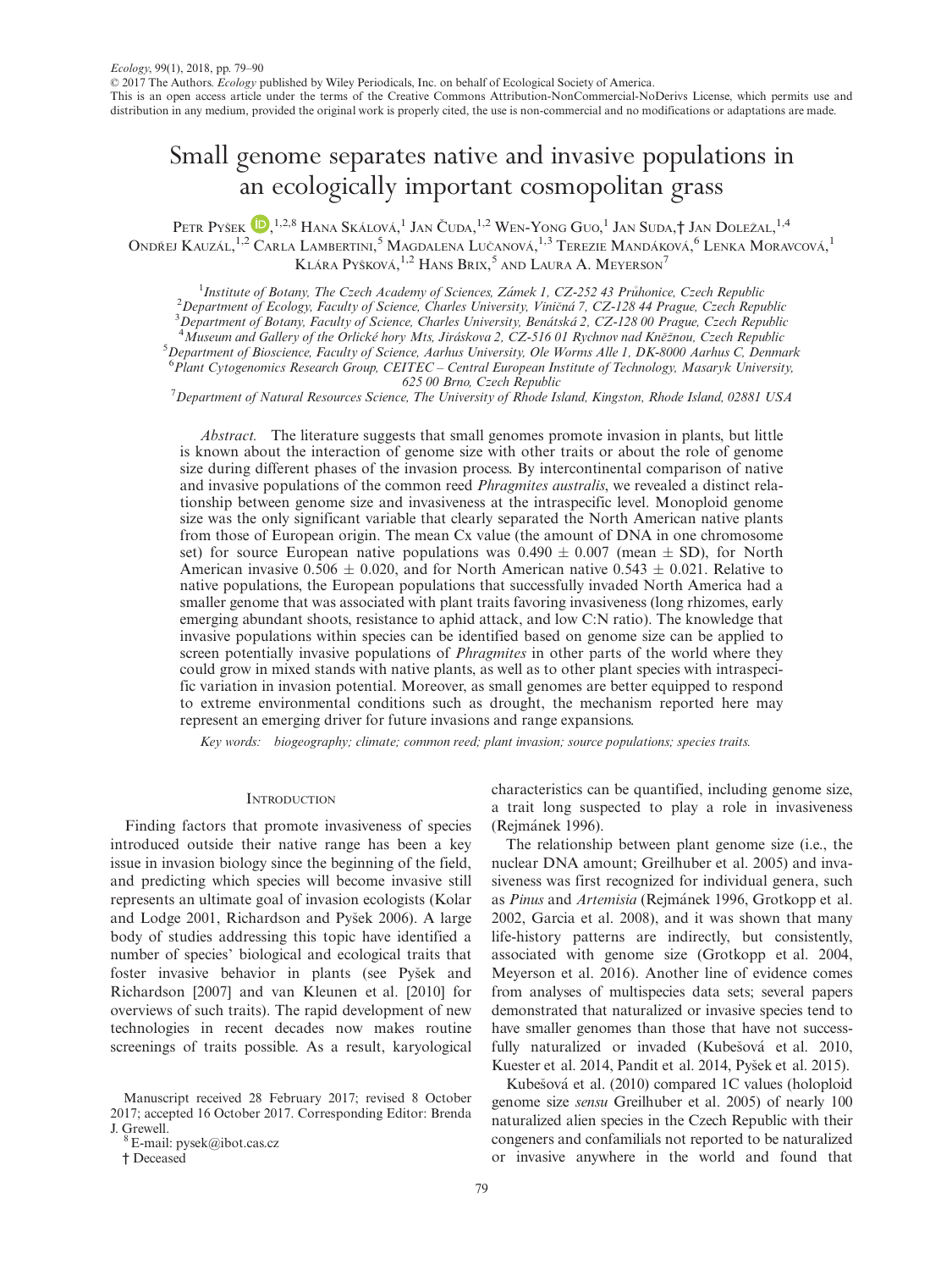naturalized species (i.e., those that established in the Czech Republic, forming self-sustaining populations) were characterized by smaller genomes than their congeners and confamilials that had not successfully naturalized. For 890 species across the angiosperm phylogeny, Pandit et al. (2014) demonstrated that invasiveness was negatively related to genome size and positively to ploidy level and that including both traits improved the explanatory power of the models. Although the two karyological traits are seemingly in conflict, as polyploidy at least initially leads to an increase in the 1C value (Suda et al. 2015), it is their interaction that underlies their actual effects on plant phenotype and physiology, and ultimately on invasion success (Pandit et al. 2014). Another comprehensive analysis comparing the frequency distributions of genome sizes in 242 of the globally most invasive taxa in natural environments with those for all angiosperms revealed that noninvasive plants are less strongly skewed toward small genomes, and that small genomes are significantly over-represented among invasive taxa (Suda et al. 2015). Nonetheless, a study using Acacia as a model genus did not find the relationship between genome size and invasiveness (Gallagher et al. 2011).

While small genomes are often typical of species that are invasive, the strongest mechanistic signal emerging from these analyses is that species with large genomes tend to be excluded from being invasive (Suda et al. 2015). According to the "large genome constraint" hypothesis (Knight et al. 2005), species with small genomes can attain a much wider array of trait states compared to species with large genomes, and many traits associated with large genomes are not compatible with the characteristics of successful invaders (Suda et al. 2015).

While the above literature collectively provides robust evidence for this phenomenon, the majority of these studies tested the effect of genome size on invasiveness in isolation (but see Grotkopp et al. 2002, Gallagher et al. 2011, Pysek et al. 2015, Meyerson et al. 2016). Most did not consider the effects of biological species traits through which the karyological characteristics manifest (Suda et al. 2015) or the confounding factors known to affect the likelihood of a successful invasion, such as propagule pressure, habitat legacy, and residence time (Richardson and Pyšek 2006). However, when genome size was tested together with other traits known to promote invasiveness (Pysek and Richardson 2007, van Kleunen et al. 2010) in a model that also took into account the potentially confounding factors mentioned above, genome size was one of the variables that explained the naturalization success of central European plant species in North America (Pysek et al. 2015).

Here, focusing on common reed, Phragmites australis, we use conditional inference trees (Hothorn et al. 2006) and Multiple Indicators Multiple Causes models (MIMIC; Hancock 2001, Ríos-Bedoya et al. 2009) to test if genome size plays a role in invasiveness, and if so, whether the effects of genome size persist in interaction with other traits. We included traits covering a range of plant functions relating to growth, reproduction, physiology, karyology, tissue chemistry, and herbivory and tested their associations with genome size because previous research has shown that traits representing the above functional groups play a role in plant invasiveness (Pysek and Richardson 2007, van Kleunen et al. 2010). Our paper provides novel insights into this topic because (1) by focusing on differences between intraspecific genotypes of different phylogeographic populations rather than on different species, we investigate the concept of genome-size-related invasiveness in a phylogenetically controlled framework that eliminates biases associated with variation in the mode of reproduction, geographic distribution, and human preferences; (2) we assess the role of genome size in invasiveness in concert with a wide array of experimentally measured functional traits to parse the role of genome size, plant traits, and their interactions on invasiveness (Küster et al. 2008, Pysek et al. 2009, 2015). Though one previous study using the grass species Phalaris arundinacea examined the role between genome size and invasiveness at the intraspecific level (Lavergne et al. 2010), it used many fewer populations. Moreover, (3) by studying three P. australis groups of differing phylogeographic origin, we simultaneously test the ecological and biogeographical implications of the role of genome size; the ecological comparison is that of native North American populations growing sympatrically with invasive populations introduced from Europe, and the biogeographical insights are gained by comparing the populations from the native range in Europe with those populations invading North America. This approach allows for testing the changes in genome size and plant traits that occurred over at least 200 years of invasion (Burk 1880, Saltonstall 2002). Finally, (4) we discuss whether genome size can be used as both an indicator of invasiveness and for screening potentially invasive populations (Pyšek et al. 2013, Suda et al. 2015).

#### **METHODS**

#### Study species

Phragmites australis (Cav.) Trin. ex Steud. (common reed, Poaceae) is a tall, helophytic, wind-pollinated perennial grass with shoots up to 4 m tall, forming an extensive system of rhizomes and stolons (runners; Haslam 1972), with a single inflorescence developing on each fertile stem, producing 500–2,000 seeds (McKee and Richards 1996). The species exhibits great genetic, karyological, and morphological variation. It belongs to one of the most ploidy-variable species known, with published cytotypes from  $4x$  to  $12x$ , based on  $x = 12$  (te Beest et al. 2012; see also Clevering and Lissner 1999, Lambertini et al. 2006), and there is marked intraspecific variation in genome size, as well as phylogeographic genetic diversity within the species and the whole genus (Saltonstall 2011, Lambertini 2016).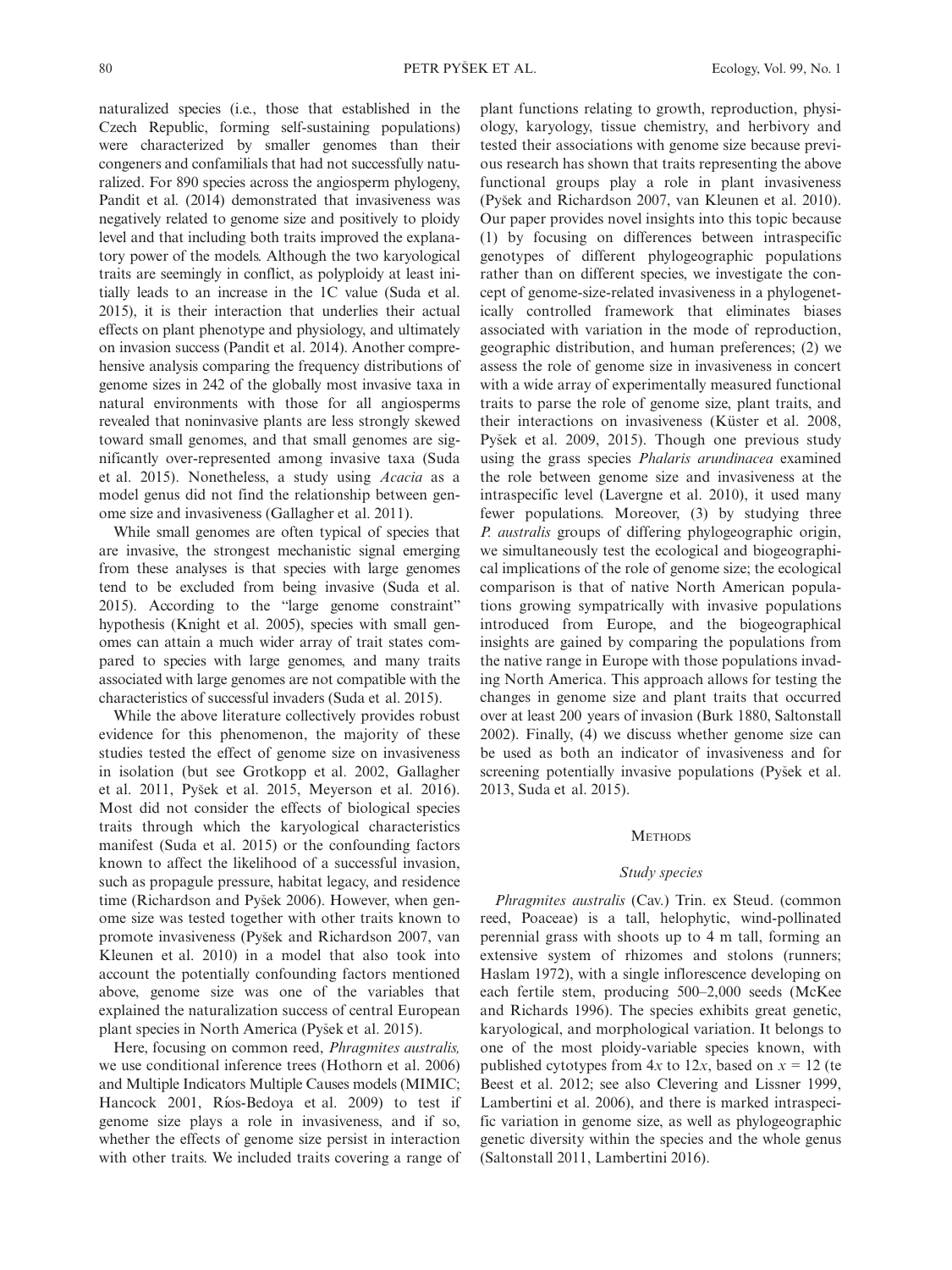Phragmites australis colonizes a wide range of environmental conditions (Meyerson et al. 2000, 2010) and extends from the tropics to cold temperate regions in both hemispheres, which places it among the world's most cosmopolitan and globally important wild plants providing ecosystem services (Tucker 1990). In its confirmed introduced range, which for the European native P. australis subsp. australis is North America (Saltonstall 2002), it is a noxious invader that has converted botanically diverse wetlands into low-diversity ecosystems and it outcompetes the North American native P. australis subsp. americanus (Meyerson et al. 2000). Since the seminal paper by Saltonstall (2002) that provided DNA markers to distinguish the native North American populations and invasive populations introduced from Europe, a significant body of research has emerged to reveal that the patterns observed are results of multiple introductions (Meyerson and Cronin 2013, Lambertini 2016). Genetically, the introduced North American populations today differ from their ancestral European populations in nuclear DNA amount (Lambertini et al. 2012), corroborating the fact that the introduced populations have evolved since their separation (Guo et al. 2014). Because of multiple introductions, long-distance dispersal of seed by wind and birds, and intensive use and transport by humans, there are high intrapopulation genetic distances in both ranges (Lambertini et al. 2006, 2008), which makes the exact source populations of the introduced genotypes to North America very unlikely to be traced. While a detailed discussion is beyond the scope of this paper, several papers provide a comprehensive overview (Lambertini et al. 2006, Lambertini 2016).

#### Population sampling

We used *P. australis* clones representing distinct populations obtained from the collections of the University of Rhode Island, Kingston, Rhode Island, USA and University of Aarhus, Denmark, and also included some fieldcollected clones. The collection was established in 2011 and rhizomes were first propagated in sand in plastic pots of dimensions  $30 \times 30 \times 20$  cm. The clones for the experiment were chosen based on chloroplast DNA following Saltonstall (2002) with the aim of achieving representative coverage of native European populations  $(n = 21)$ , those that are invasive in North America  $(n = 17)$  and North American native  $(n = 19)$ ; see Appendix S1: Table S1 for details on clones used in the experiment).

#### Experimental set up

The experiment was performed in the Experimental Garden of the Institute of Botany CAS in Pruhonice, Czech Republic (49°59'38.972" N, 14°33'57.637" E), 320 m above sea level in the temperate climate zone, with a mean annual temperature of 8.6°C and precipitation of 610 mm. The clones were grown in round pots 60 cm in diameter at the top, 36 cm in height (effective pot size 80 L), filled with sand, and mixed with 480 g of slow-release fertilizer Osmocote Pro (release time 12–14 months; ICL Specialty Fertilizers, Geldermalsen, The Netherlands). A piece of rhizome (standard size of 20–30 cm) with an emerging stem was planted in each pot on 7–8 July 2012. Two to six replicates per clone, depending on the availability of the plant material and early survival were used, giving a total of 273 pots with experimental plants. The plants were regularly watered using tap water delivered by an automatic watering system (Hunter Industries, San Marcos, Texas, USA). To ensure comparable water supply to all plants, three holes were drilled in each pot 25 cm from the bottom to allow drainage of excessive water and achieve the same water level in each pot. If plants started to exhibit signs of iron-deficiency (yellowing), 0.2 g Fe as iron in chelation complex of DTPA dissolved in 300 mL of tap water was added to each pot. Plants grew until full senescence (November) and, after the aboveground biomass was harvested, the pot surface was covered with spruce brushwood and the pot sides wrapped with bubble foil to protect the plants from frost. In early April, the frost protection was removed, and 200 g of Osmocote and 0.2 g Fe added to each pot, and an addition of the same Fe dose was repeated in May/June. The experiment was terminated after 2.5 years, in autumn 2014. For harvest, the aboveground biomass was cut about 3 cm above the sand surface, when shoots were senescent (tan) in late November/early December of 2012 and 2013. During the final harvest in October 2014, belowground biomass was also harvested, excavated from the substrate, rinsed and separated into roots and rhizomes, and the length of each was measured. The root and rhizome biomass was oven-dried at 60°C and weighed in the same way as for aboveground biomass.

#### Traits measured

During the experiment, we recorded information about a number of traits that can be organized into several functional groups related to growth (dynamics of shoot number and their maximum height over the growing seasons; presence and total length of creeping shoots/runners; aboveground dry biomass at the end of each growing season and belowground biomass at final harvest, separated into rhizomes and roots; total length of rhizomes in the pot), reproduction (flowering intensity expressed as the percentage of flowering shoots over the growing season; the biomass of panicles and proportional allocation of biomass to generative reproduction; total seed number per pot, sorted under microscope into potentially viable and damaged seed, with derived variable seed production referring to whether or not the clone produced seed at all), physiology (leaf water content; specific leaf area; leaf area per shoot; leaf area per pot calculated as a product of average leaf area per shoot and shoot number; leaf toughness measured as the force necessary to penetrate the leaf; maximum photosynthesis measured on fully developed top leaf; frost damage scored by using a four degree scale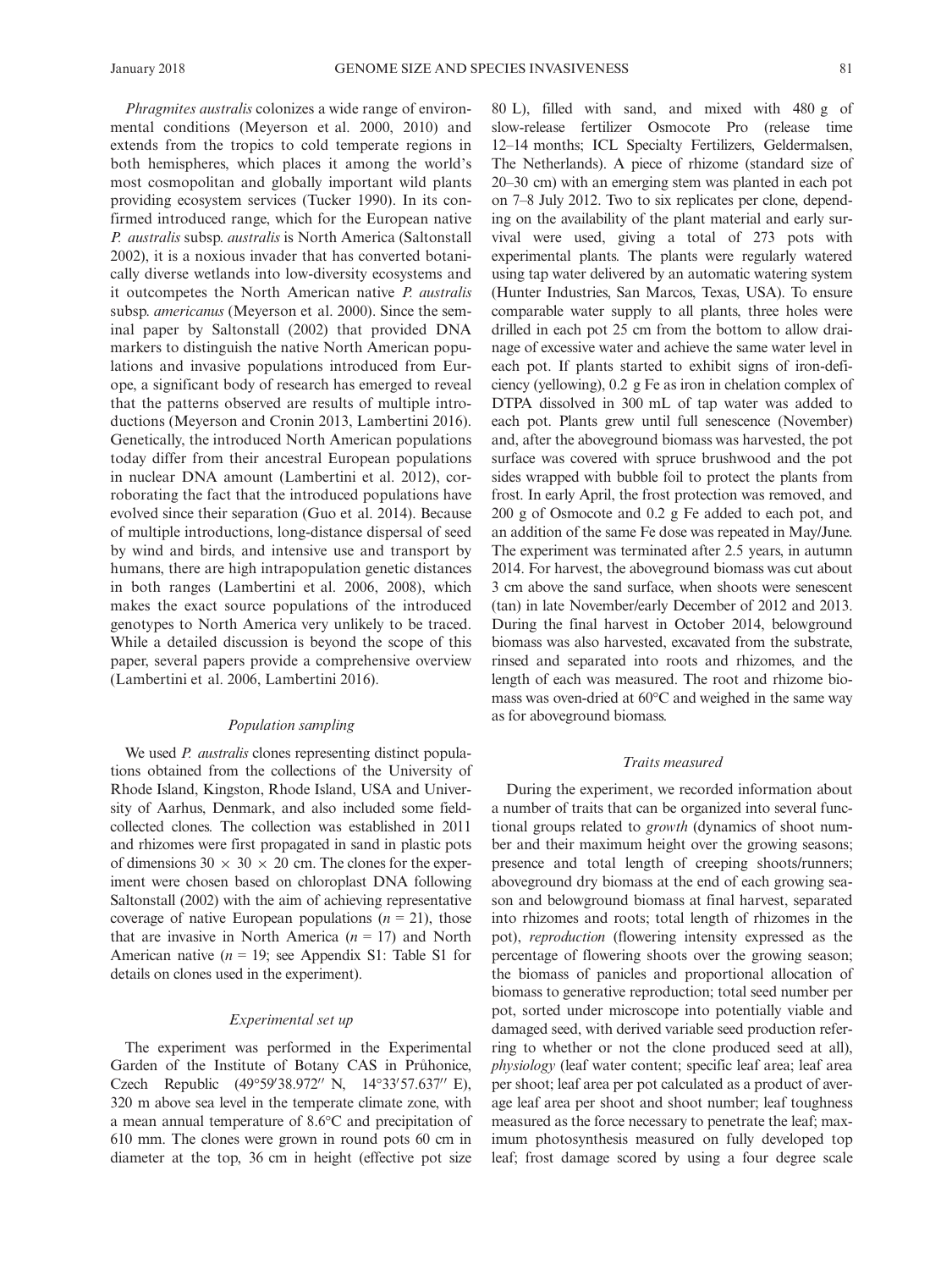following an unexpectedly late severe frost in the spring of 2014), herbivory (ambient aphid attack recorded as an index derived from the estimate of the percentage of infested leaves and average number of aphids per leaf; stem galls attack estimated as a percentage of infested shoots; leaf damage by chewers derived from the percentage of shoots in the pot with chewing damage and percentage of leaves damaged per shoot), and tissue chemistry (C, N, P, and total phenolic content determined separately in leaves, roots, and rhizomes, and used to calculate C:N ratio for each tissue). For a complete list of individual variables, detailed descriptions of the traits measured, and timing of sampling see Appendix S2: Table S1.

The traits related to karyology included holoploid (1C value; the amount of DNA in the whole chromosome complement of the nucleus) and monoploid (1Cx value; the amount of DNA in one chromosome set) genome size sensu Greilhuber et al. (2005). Nuclear genome size was determined by DNA flow cytometry using a Sysmex-Partec CyFlow SL instrument equipped with green (532 nm, 100 mW output power) solid state laser (Sysmex Partec GmbH, Görlitz, Germany). Sample preparation followed the simplified two-step procedure using Otto buffers as detailed in Doležel et al. (2007). Bellis perennis (2C = 3.38 pg; Schönswetter et al. 2007) was chosen as an appropriate internal reference standard (with close but not overlapping genome size for Phragmites accessions). A fully developed intact leaf of the analysed Phragmites plant  $(\sim 0.5 \text{ cm}^2)$  and an appropriate volume of the internal standard were chopped with a sharp razor blade in a Petri dish containing 1 mL of ice-cold Otto I buffer (0.1 mol/L citric acid, 0.5% Tween 20). The suspension was filtered through a 42-um nylon mesh and incubated for 20 min at room temperature. Samples were stained with 1 mL of Otto II buffer (0.4 mol/L Na<sub>2</sub>HPO<sub>4</sub>. 12 H<sub>2</sub>O) supplemented with  $\beta$ -mercaptoethanol (2  $\mu L/mL$ ) and propidium iodide + RNase IIA (both at concentrations 50  $\mu L/mL$ ). Samples were stained for 10 min at room temperature and analysed with the flow cytometer. Fluorescence intensity of 5,000 particles was recorded by the same operator. Only histograms with both peaks of similar height (the smaller peak must have been at least 70% as high as the higher peak) and coefficients of variation of  $G_0/G_1$  (quiescence/ post mitotic gap phase of the cell cycle) peaks of both sample and standard below 3.0% were considered. Each plant was re-estimated at least three times on different days to minimize potential random instrumental drift. If a between-day variation exceeded 2%, the most outlying value was discarded and the sample reanalyzed. Accessions with intraspecific genome size variation above 4.0% were run simultaneously to confirm the divergence. The genome size measurements were complemented by counting chromosomes in a subset of the clones (see Appendix S3).

#### Climatic variables

To express climate in the geographic area of the clone origin we used 19 bioclimatic variables available through the WorldClim database to create three principal component axes (PCAs) that explain nearly 85% of the variation present in the original 19 variables, following the procedure described by Dupin et al. (2011; database  $available~online$ ). $9$  The original variables included minimum, maximum, and mean temperature and precipitation data for the past 50 years broken out in biologically relevant ways (e.g., precipitation seasonality or mean temperature during the wettest or driest quarters; see, Hijmans et al. 2005). The resulting PCAs represent three uncorrelated linear combinations of the original data, with the first one (PCA1) attributed mainly to mean annual temperature, second (PCA2) mainly to precipitation during wet or warm periods, and third (PCA3) to precipitation during drought (Dupin et al. 2011), see Appendix S1: Table S1.

#### Statistical analysis

To evaluate the role that the plant traits played in determining the invasiveness of *P. australis* populations, including interactions among the traits, we first imputed missing data via a multiple imputation process in the Amelia II package (Honaker et al. 2011), and averaged the data per clone. To identify the important predictors for classifying a clone in the three a priori defined groups (European native, North American invasive, and North American native), we used a conditional inference tree, CIT (Hothorn et al. 2006). This classification tree model is more robust than the linear models with nonlinearity and interactions between explanatory variables, is easy to interpret (Breiman et al. 1984, De'ath and Fabricius 2000), and includes statistical correction to avoid overfitting and bias compared to a traditional decision tree (Hothorn et al. 2006, see Appendix S4 for details).

Because we were interested in revealing how the variables identified by the classification tree as significant interact with other variables that do not improve the predictive power of the CIT but may express their influence on invasiveness indirectly through other traits, we employed Structural Equation Modelling (SEM). SEM is a method of representing causal relations between variables via a set of equations (Grace et al. 2010, 2012). Among the 44 traits, some were highly correlated (Appendix S2: Table S1, Fig. S1), and some may not be important for the classification of the groups. Hence, we identified the trait variables to be used in SEM via variable selection. Variable or feature selection is a common procedure in classification and regression to select the most relevant variables in high-dimensional models, especially when the number of predictor variables is higher than sample size, which was the case of our analysis (Guyon 2003, Wasserman and Roeder 2009). Several variable-selection models were carried out to detect the variables most relevant for explaining the classification

<sup>9</sup> http://www.worldclim.org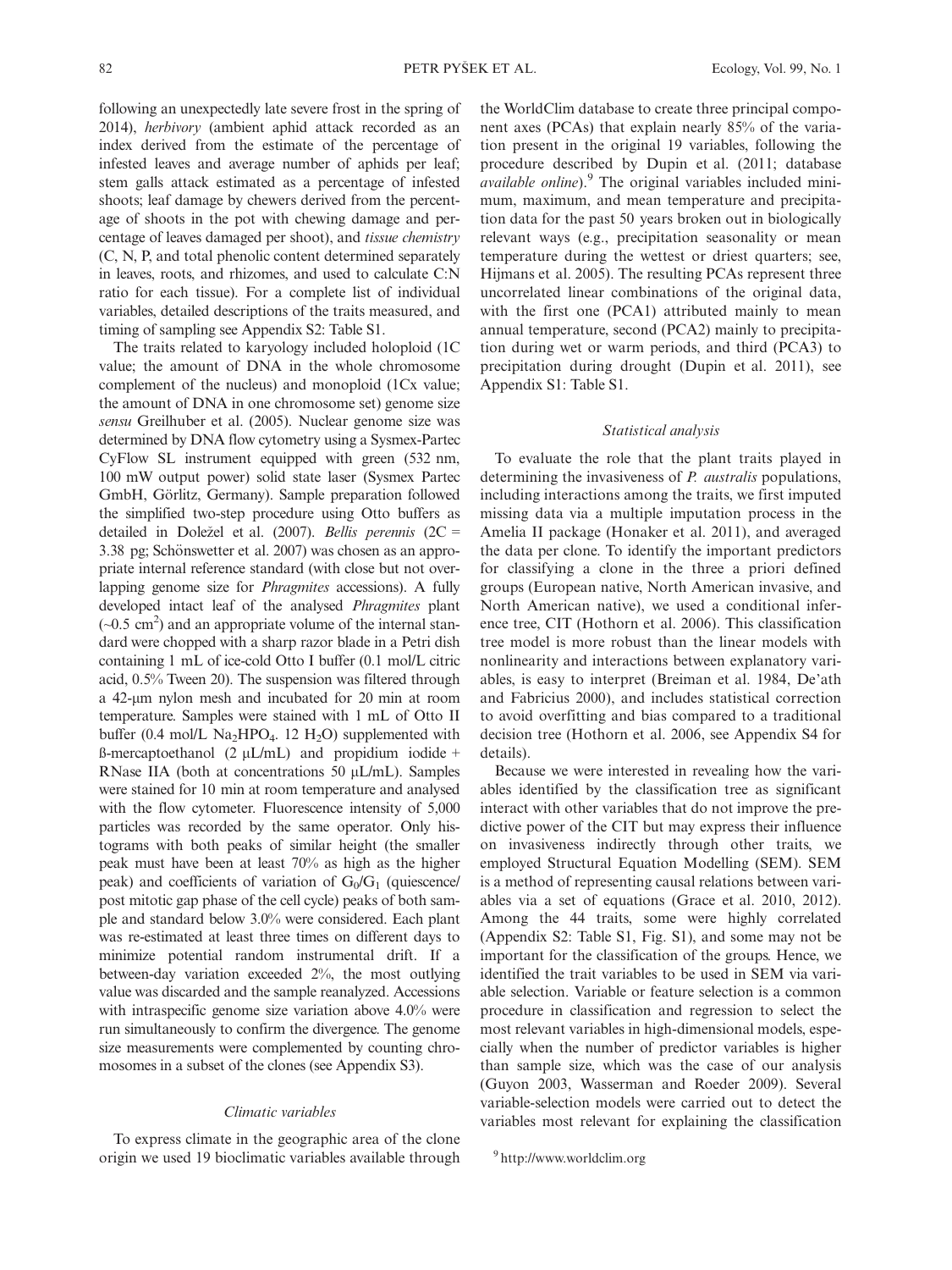of the clones into the three groups, including random forest (RF; Breiman 2001), Boruta (Kursa and Rudnicki 2010), conditional inference forests (CIF; Strobl et al. 2007, 2008, 2009), and gradient boosting models (GBM; De'ath 2007, Elith et al. 2008). These four algorithms performed quite well (Appendix S2: Figs S2, S3), and provided remarkably similar results (Appendix S2: Table S2). The correct classification rate of the RF model increased with the number of input variables and remained steady after including the first 15 variables (Appendix S2: Fig. S4, S5). The traits measured in the experiment were selected so as to cover a wide range of plant functions relating to climate, growth, reproduction, physiology, karyology, tissue chemistry, and herbivory (see Appendix S2: Table S1 for more information), and variables representing some of these trait groups appeared less relevant based on the exploratory variable selection procedure. Therefore, to reflect the scope of the study in its entirety, some variables representative of the above trait groups were included, especially those previously reported as having an effect on plant invasiveness, such as photosynthetic capacity or specific leaf area (SLA; Pysek and Richardson 2007, Mozdzer and Zieman 2010, van Kleunen et al. 2010, Guo et al. 2014, Pysek et al. 2015). For traits that partly overlapped (such as biomass or height sampled at different times of the year), we followed the selection methods. These screening procedures yielded a reduced data set with 15 variables for further analysis: monoploid genome size (representing karyology); spring shoot height, below/aboveground biomass, rhizome length, presence of runners (growth); reproductive allocation (reproduction), SLA, frost damage, photosynthetic capacity (*physiology*); aphid attack, gall attack (herbivory); rhizome C/N, rhizome P (tissue chemistry); and climate PCA3 (see Appendix S2: Table S1 for their description and sampling details).

Previous studies suggested that the leaf or whole-plant traits in general showed a multidimensional correlation or a correlation network (Osnas et al. 2013, Poorter et al. 2014). Our pilot analysis based on the data presented here also revealed that the causal-effect relationships between the traits were impossible to find and that the small sample size of each group made the use of the standard SEM inappropriate. Instead, a MIMIC model, a special case of SEM, was used (Gallo et al. 1999, Giles 1999, Hancock 2001, Rıos-Bedoya et al. 2009). The MIMIC model consists of two parts: the multiple indicators part is a measurement model that defines the correlations between a latent variable and its indicators, and the multiple-causes part is a structural model that specifies the casual relationships between a latent variable and covariates (observed predictors; Jӧreskog and Goldberger 1975). The MIMIC model captures the advantages of the standard SEM model, i.e., the modelling of the measurement error, but also allows for the simultaneous detection of associations between the latent variables and among the indicators and the covariates; it also works well with a small sample size (Hancock 2001).

Here we used the MIMIC model to investigate both the effect of climate in the region of the clone origin to capture the possible effect of local adaptation and the effect of genome size on the "performance" of the clones. In our study the latent variable "performance" integrates the indirect effects of the measured traits on invasiveness of the P. australis clones because it describes how these traits are related to genome size. Genome size can be considered, based on the CIT analysis, as a proxy for invasiveness because it separates the invasive clones from the non-invasive. Several criteria were used to test how well the model fit the data, i.e., the  $\chi^2$ -test, the root mean squared error of approximation (RMSEA), P value of close fit  $(p_{close})$ , and the comparative fit index (CFI). All of the analyses were performed in R version 3.2.4 (R Core Team 2016). For further details, see Appendix S4.

#### **RESULTS**

A conditional inference tree identified monoploid genome size as the only important, highly significant variable (Fig. 1;  $P < 0.001$ ), and most remarkably, clearly separated the North American native group from the European native and European invasive in North America at a value of 0.53 pg (Fig. 1). The exceptional importance of monoploid genome size was also evident from all four variable-selection models (Appendix S2: Table S2). The mean Cx value for European native was  $0.490 \pm 0.007$  pg (mean  $\pm$  SD,  $n = 21$ ), for European invasive in North America  $0.506 \pm 0.020$  pg (n = 17) and for North American native  $0.543 \pm 0.021$  pg of DNA  $(n = 19)$ , and pairwise comparisons revealed significant differences between all three pairs ( $P < 0.05$  for the European native and North American invasive pair,  $P < 0.001$  for the other two pairs; Fig. 2).

The MIMIC model for the three groups had a good fit:  $\chi^2 = 58.76$ , df = 62, P = 0.593, RMSEA = 0.000 (90% CI: 0.000–0.072),  $p_{close} = 0.83$ , CFI = 1.000, indicating that it is a very good approximation to the data. The covariate monoploid genome size had a significant negative effect on the performance, meaning that the larger the genome, the lower the performance demonstrated by the groups. The third climate axis, representing precipitation in dry season, had no effect on performance (Fig. 3). The results of an additional pairwise MIMIC model comparing North American native and invasive clones were similar to those of the complete three-group model, with genome size driving the differences in performance (Appendix S2: Fig. S6a).

Among the traits representing indicators in the MIMIC models, some were closely correlated with the latent variable "performance," that integrates the indirect effects of the measured traits. The clones producing long rhizomes, tall shoots in spring that are abundant at the end of the growing season, are, via the correlation with performance, most strongly associated with small genomes, while those heavily attacked by aphids, producing more runners and showing a high rhizome C:N ratio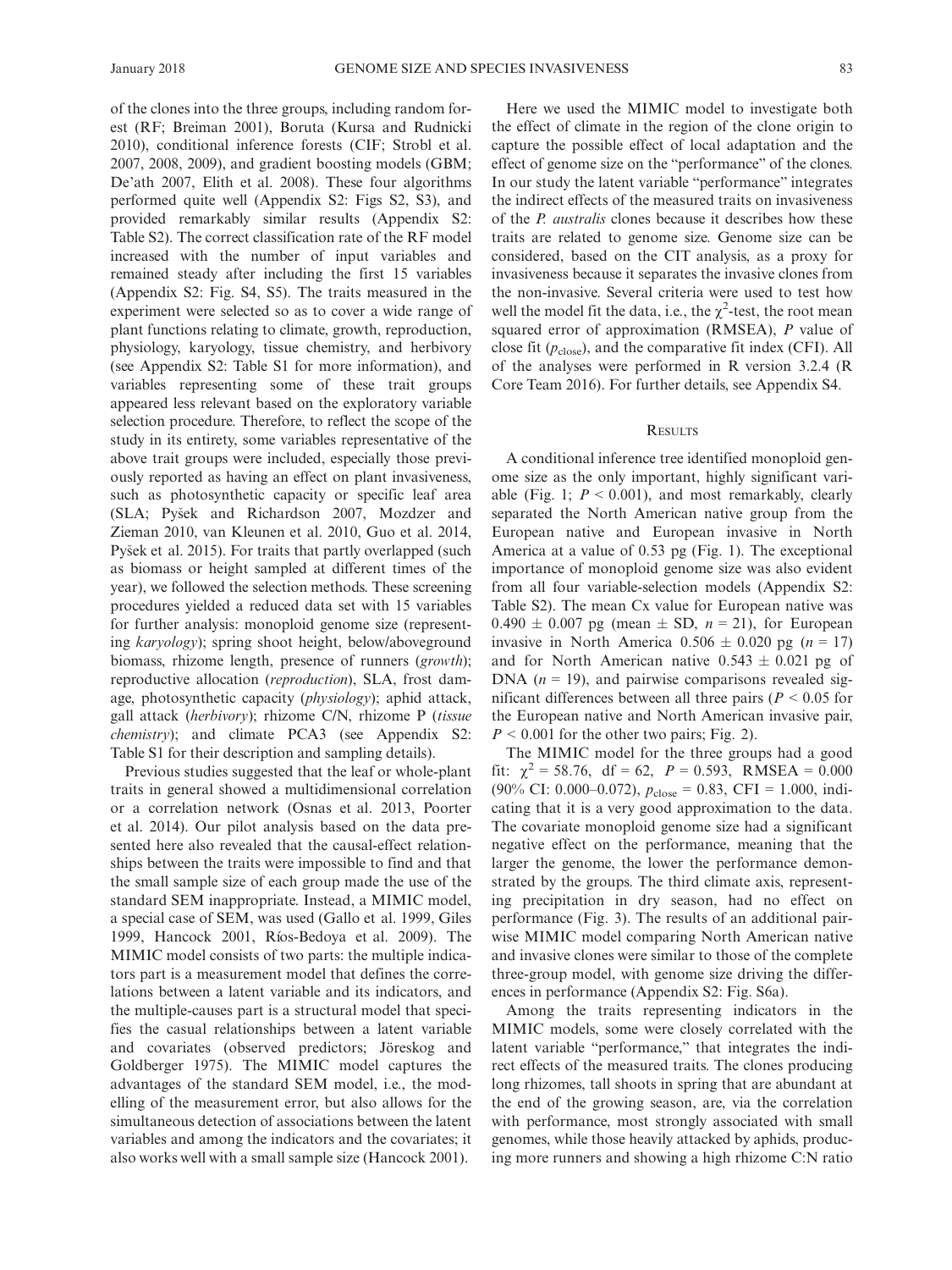

FIG. 1. Conditional inference tree to predict the groups. The histograms under each leaf show the proportion of observations that fall into each group at the terminal nodes. EU, European; NA, North American.

are associated with large genomes (Fig. 3, Appendix S2: Figs. S6a, S7).

Based on boxplots and a density plot, the clones invasive in North America had significantly bigger genomes, higher rhizome C:N, allocated more biomass to reproduction, and produced more runners than European natives, but also had lower belowground: aboveground biomass ratios (Appendix S2: Fig. S7). The MIMIC model for these two groups also fit quite well (Appendix S2: Fig. S6b), but neither monoploid genome size nor the third climate axis had significant effects on performance, probably due to the small difference and great overlap of genome sizes between the European native and North American invasive groups (Fig. 2). However, there was a significant positive effect of the third climate axis on genome size indicating that smaller genomes originated from drier areas (Appendix S2: Fig. S6b).

#### **DISCUSSION**

Genome size constrains many functional traits related to growth, reproductive success, and dispersal. Due to its effects on cell size parameters and cell division rates, genome size also affects size- and rate-dependent traits (Suda et al. 2015). Of particular importance to invasion potential are the relationships between genome size and minimum generation time (Bennett 1972, Leitch and Bennett 2007), seed characteristics (Grotkopp et al. 2004, Beaulieu et al. 2007b), seedling relative growth rate (Grotkopp et al. 2004), specific leaf area (Morgan and Westoby 2005, Beaulieu et al. 2007a), and stomatal size and density regulating water use and photosynthetic efficiency (Beaulieu et al. 2008, Hodgson et al. 2010).

Our paper experimentally confirmed the relationship between genome size and invasiveness at the intraspecific level by comparing multiple native and invasive populations of Phragmites australis. We strengthened prior studies that investigated the relationship between genome size and invasiveness, by testing individual genotypes of a single species (allowing phylogenetic control) instead of comparing multi-species data sets or species within genera (Rejmánek 1996, Grotkopp et al. 2002, 2004, Garcia et al. 2008, Kubešová et al. 2010, Gallagher et al. 2011, Pandit et al. 2014). This is the most appropriate approach to make progress in understanding the mechanisms of invasion since populations, not entire species, invade (Richardson and Pysek 2012). Only one previous study has examined whether there is a population effect of genome size on invasiveness.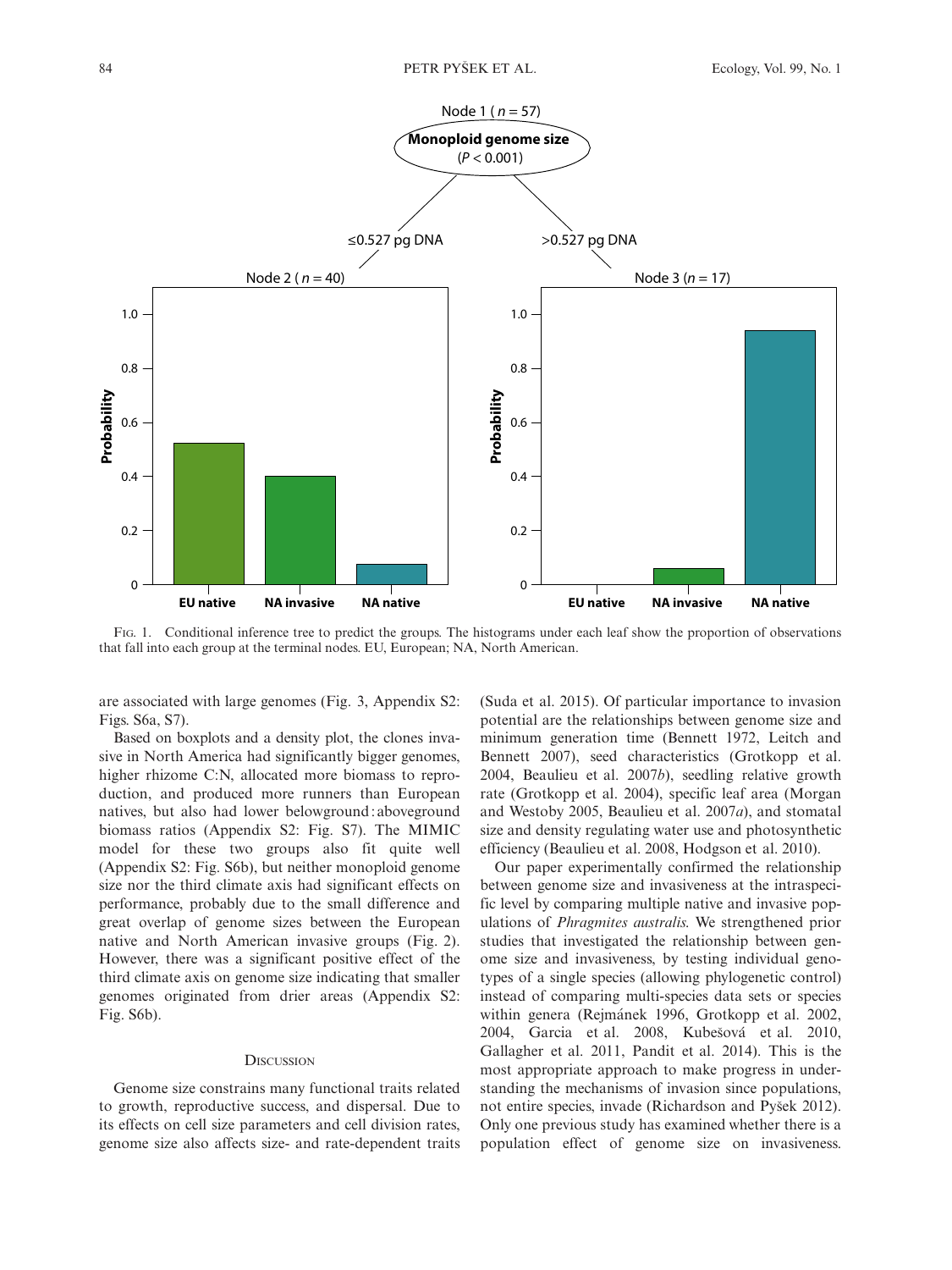

FIG. 2. Boxplot representing the monoploid genome size (1Cx value; the amount of DNA in one chromosome set) of different groups. Data are shown as mean (heavy line)  $\pm$  the interquartile range (boxes),  $\pm$  1.5 times the interquartile range (whiskers), and outliers (circles).  $N = 21$  for native European populations (EU native), 17 for invasive North American population (NA invasive), and 19 for native North American population (NA native), respectively. One-way ANOVA;  $F_{2,54} = 48.26$ and  $P < 0.001$ . A Bonferroni post-hoc test revealed significant differences between groups, represented by asterisks: \*  $P < 0.05$ ; \*\*\*  $P < 0.001$ .

Lavergne et al. (2010) investigated whether North American invasive genotypes of the grass Phalaris arundinacea had smaller genomes than the European native genotypes from which they were derived. However, the differences in genome size between native and invasive Phalaris genotypes were much less pronounced (below 2%) than for Phragmites australis in our study.

Moreover, the natural experiment created by the historical intercontinental introductions of P. australis provided an opportunity to address not only the ecological differences between native North American populations and invasive populations introduced from Europe, but also to explore post-introduction evolutionary change in the latter. We accomplished this by comparing North American invasive populations originating from Europe with their ancestors that still occur as native in Europe. It has been suggested that *P. australis* populations invading North America differ from European populations in some traits, potentially indicating preadaptation and post-introduction evolution (Guo et al. 2014, Cronin et al. 2015). The naturally occurring distribution of three lineages in Europe and North America therefore facilitates a biogeographic, ecological, and presumed evolutionary assessment of the association of genome size with invasiveness (Cronin et al. 2015).

Populations of European origin that are currently invasive in North America have slightly (by 3.2% on average) but significantly  $(P < 0.05)$  bigger genomes than their ancestors native to Europe. This could point to a non-random filtering of bigger genomes from the European source pool during the introduction process or post-introduction interbreeding. Interestingly, this is the opposite of the genome reduction by natural selection during the invasion process suggested for *Phalaris arund*inacea by Lavergne et al. (2010). However, these authors based their study on six populations in each range, fewer than the Phragmites australis study reported here. One explanation for the discrepancy between the two studies may be the different genome sizes of these two grass species. While the mean 1C value of Phalaris arundinacea was 4.63 pg (i.e., the intermediate genome size category as defined by Leitch et al. [1998]), the mean 1C value of the most common  $(4x)$  cytotype of *Phragmites australis* in our study was 1.01 pg (i.e., a very small genome). Because of its low DNA content, constraints imposed by large genomes (Knight et al. 2005) are likely to play less important role in P. australis than in P. arundinacea, providing less opportunity for reduction of genome size during the process of invasion.

Therefore, within *P. australis* where invasive genotypes in North America have bigger genomes than their European ancestors, there is no indication of the selection for smaller genomes during the invasion; the advantage of a small genome and associated traits could have been manifest without such selection processes because populations with small genomes coming from Europe directly competed with native North American populations with larger genomes. Nevertheless, our data allow for outlining the hypothetical sequence of changes in genome size, and associated plant traits, during the historically, biogeographically, and evolutionarily framed invasion process. The story unfolds with European populations having small genomes. The European populations were introduced to North America, but as the results of our study on genome size variation indicate, those populations that established and spread had, on average, slightly bigger genomes (0.506 pg) than those that were presumably filtered out following introduction from the native European range (0.490 pg). As we show, bigger genomes are associated with traits favoring spread, such as increased allocation to generative reproduction and production of runners (Fig. 3, Appendix S2: Fig. S6b), and might have thus been advantageous at the initial phase of invasion. Yet, relative to the native North American P. australis populations, the genome of the European populations that became invasive in North America was comparatively small enough (smaller on average by 6.9%) to generate trait differences that provided the invading populations with competitive superiority.

A question can be raised, with respect to the abovedescribed biogeographical perspective, why the native European populations whose genome is the smallest of the three groups compared in our study, are not invasive. We suggest that this is paradoxical rather than contradictory because the populations of P. *australis* in Europe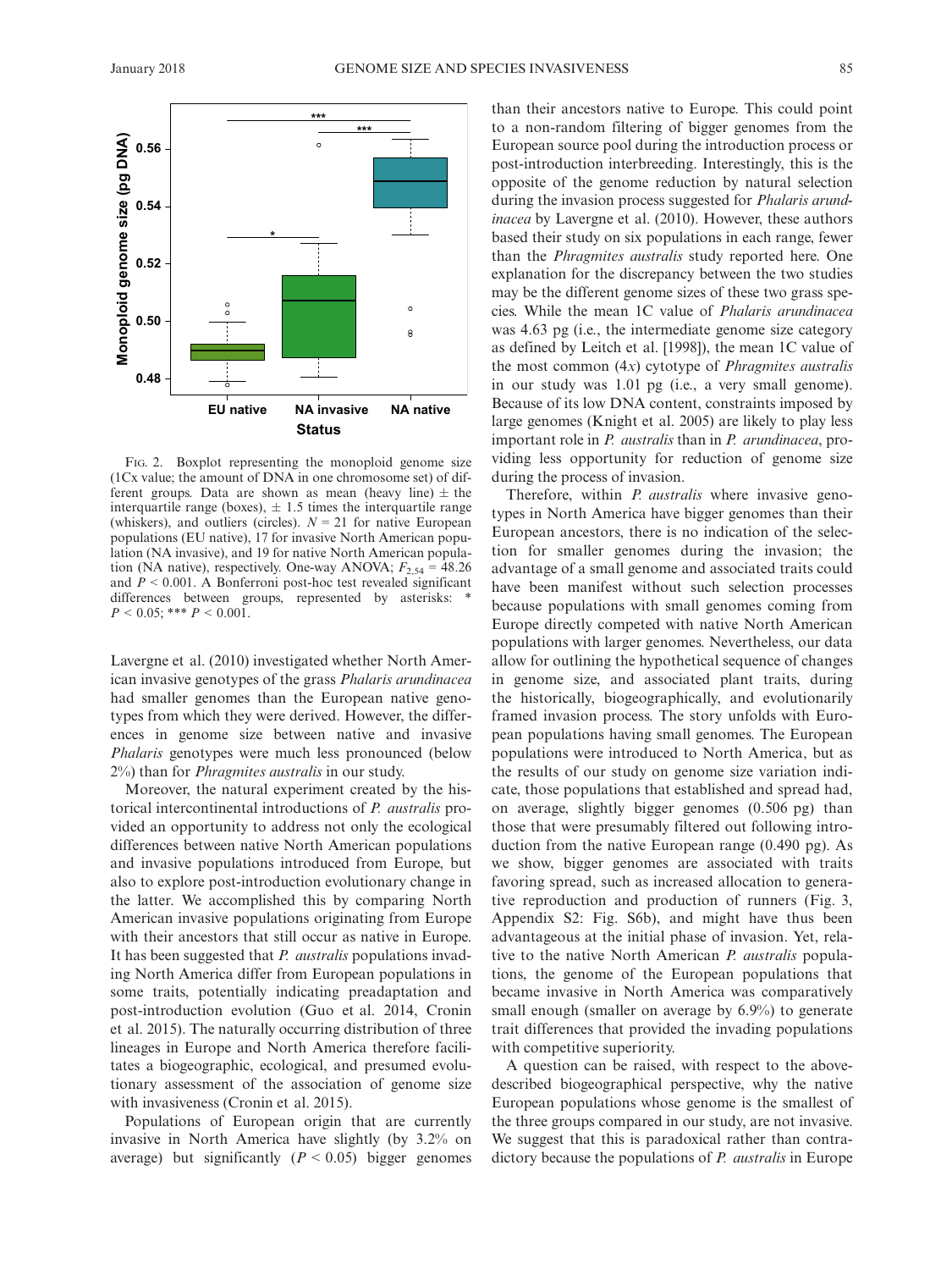

FIG. 3. Multiple Indicators Multiple Causes (MIMIC) models examining the impact of covariates on the latent variable, performance, for the three groups. The direction of the arrow in the structural model (from genome size and climate PC 3 to performance) indicates causal relationship; the direction of arrow in the measurement model (from performance to measured traits) indicates reflective relationship, i.e., measured traits are reflective effects of the latent variable, performance. Solid orange arrows represent negative paths ( $P < 0.05$ ), solid green arrows represent positive paths ( $P < 0.05$ ) and dashed arrows represent non-significant paths  $(P > 0.05)$ . The numbers on the arrows are the standardized path coefficients, and the numbers in brackets are the CI of the coefficients. The width of the arrow is proportional to the value of the path coefficient. N, number of samples; CFI, comparative fit index; RMSEA, root mean square error of approximation (90% CI);  $p_{\text{close}}$ , P value of close fit. To simplify, the correlations between the indicators are not shown (Appendix S2: Table S3).

(and other parts of the species' native range) exhibited the same, or even more pronounced expansive behavior in the past as the invasive populations have more recently in North America. In Europe, P. australis is considered to be the most competitive of all wetland plants, with a great ecological amplitude that extends from lime- and acid-oligotrophic to eutrophic waters (Ellenberg 1988, Rodwell 1998, Packer et al. 2017). The species is monodominant in wetlands over extensive areas of land, commonly covering several square kilometers (Ellenberg 1988), indicating that its expansive behavior in the native range was, during post-glacial colonization (e.g., in UK; Pigott and Pigott 1963, Ingrouille 1995), even more pronounced than that of the invasive populations in North America (Packer et al. 2017). Given this behavior, the fact that the native European populations have small genome does not contradict our overall finding of the role that genome size plays in Phragmites success. It should further be noted that the species is still a dominant of extensive wetland areas despite the decline of its populations that occurred in Europe and elsewhere several decades ago. The causes of this dieback were attributed to interactions of hydrology, herbivory by beetles, and eutrophication reducing the resilience of reeds to exposure from waves and erosion (Brix 1999, Roberts 2000, Ostendorp et al. 2003) .

The competitive superiority of the European populations that invade North America results from the fact that relative to native North American populations, invaders invest in long rhizomes rather than aboveground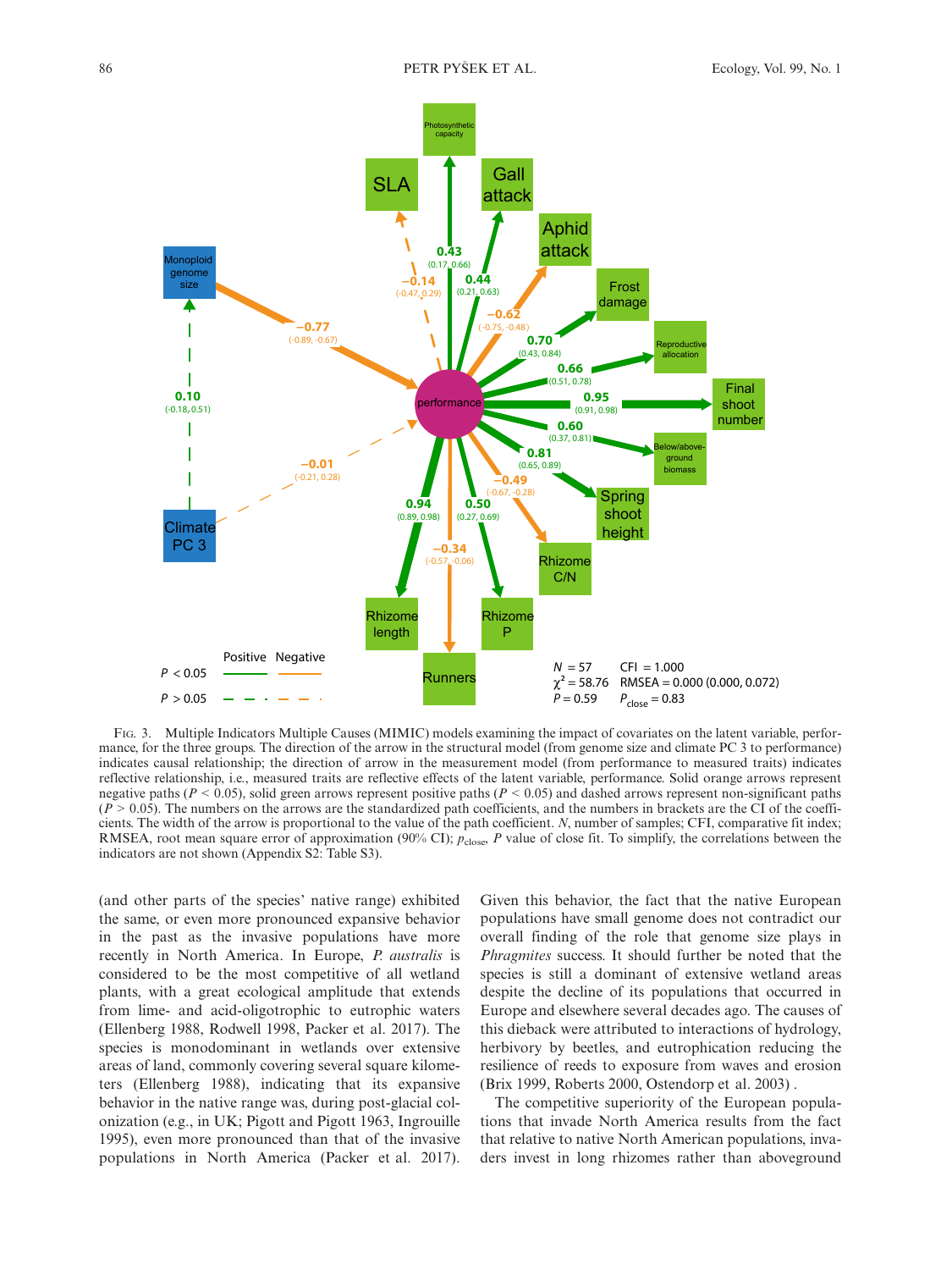runners, emerge early in the spring (shoot height on first measurement date is a proxy for early emergence because the earlier the shoots emerged, the taller they were in the first weeks of growth), reach a higher shoot density at the peak of the growing season, do not suffer heavy aphid attack, and allocate more nitrogen and less carbon to their rhizome tissues. How genome size selects for these traits, however, requires further study. Between these two groups, comparing traits that obviously function to maximize growth in invasive populations is highly relevant because invasive and native populations often grow in mixed stands in North America where they directly compete (Cronin et al. 2015).

The biogeographic comparison of traits, sensu Colautti et al. (2014), yielded different results. After at least 150 years since its first introduction to North America, invasive *P. australis* exhibited increased C:N ratios in rhizome tissues and lower root/shoot ratios, greater allocation to generative reproduction, and produced more runners than their European ancestors. Collectively, these traits facilitate dispersal and invasive spread rather than just local growth and effective site preemption, supporting the notion that different traits confer advantages at different stages of the invasion process (Pysek et al. 2009, 2015, Richardson and Pysek 2012). A similar stage-dependent context can be inferred at the species level by comparing genome sizes of naturalized species in the Czech flora with their non-invasive congeners; small genomes were important for promoting successful establishment outside of the native range (i.e., naturalization), but less important during the transition from naturalized to invasive species, which is characterized by rapid and massive spread (Kubešová et al. 2010).

It is important to realize that genome size primarily affects plant traits (Suda et al. 2015, Meyerson et al. 2016) rather than invasiveness per se; even the variation not explained by our models could represent additional effects of monoploid genome size mediated through an unmeasured variable influencing the physiology of experimental plants, e.g., stomatal size and density and adjustment of the water economy (Clevering and Lissner 1999, Saltonstall et al. 2007, Mozdzer and Zieman 2010).

However, it should be noted that an alternative explanation for the patterns we observed cannot be excluded, i.e., that the European populations possessing the smallest genomes were not the sources of this invasive genotype introduction to North America. To test this hypothesis, genetic data is needed to relate the populations currently invading North America to their European ancestors thus allowing an inference about the post-introduction evolution of genome size. Therefore, employing phylogeographic data to explore whether or not the introduction history may confound the putative effect of genome size represents a challenge for future research. Nonetheless, our results strongly suggest that, at least for our study system, genome size is the most suitable proxy for synthesizing information on traits associated with invasiveness. This is particularly relevant from the perspective of the global P. australis invasion; there are a number of phylogeographic groups delimited with an increasing knowledge of the worldwide distribution of haplotypes (Saltonstall 2002, Lambertini et al. 2006, Lambertini 2016) but as yet, the North American continent is the most thoroughly researched and has the best available information (Meyerson et al. 2009). Data are much more scarce for other regions, such as Australia or China, where the presence of introduced populations has been suggested but not substantiated. The distinct separation of invasive and noninvasive populations based on genome size alone would allow for fast and effective identification and screening of invasive genotypes and create an early warning system for areas where invasive populations threaten native wetlands (Pysek et al. 2013, Suda et al. 2015).

Another key question resulting from the relationship of genome size to invasiveness is how population level intraspecific variation in genome size is likely to drive species responses to global change. Populations possessing small genomes may be better equipped to handle extreme environments (Knight et al. 2005, Suda et al. 2015, Meyerson et al. 2016). Our findings demonstrate this for *P. australis*: small genomes tend to occur in seasonally dry areas, a significant stressor for a plant with such a high water demand. But as we show, small-genome populations simultaneously manifest greater potential for invasion. This highlights an invasion paradox since invasions in extreme environments are less common than in productive, resource-rich environments (Chytrý et al. 2008). However, if those environmental constraints are overcome, the phenomenon suggested here may represent an emerging driver for future invasions that are not yet fully realized. We indicate this at the population level within one species, but suggest that this phenomenon may be generalizable and valid across more plant species.

#### **ACKNOWLEDGMENTS**

P. Pysek and L. A. Meyerson conceived the idea and designed the experiment, L. A. Meyerson, H. Brix, and C. Lambertini collected the plant material, J. Čuda, J. Doležal, O. Kauzál, M. Lučanová, T. Mandáková, K. Pyšková, L. Moravcová, H. Skalova, J. Suda, L. A. Meyerson, and P. Pysek collected the data, W. Y. Guo and J. Čuda analyzed the data, P. Pyšek, L. A. Meyerson, and J. Suda wrote the paper with contributions from W. Y. Guo, J. Čuda, and H. Skálová, and all authors commented on the manuscript. The study was supported by project no. 14-15414S (Czech Science Foundation, to P. Pysek, H. Skálová, J. Čuda, J. Suda, M. Lučanová, L. A. Meyerson), and long-term research development project RVO 67985939 (The Czech Academy of Sciences). P. Pysek acknowledges support by Praemium Academiae award from The Czech Academy of Sciences. L. A. Meyerson was also funded by US NSF DEB research grant 1049914 and the U.S. Fulbright Commission and the University of Rhode Island College of Environment and Life Sciences Agricultural Experiment Station Project RI00H-332, 311000-6044. We thank Michal Pysek for logistic support, Jan Pergl for computing climatic variables and consultation on preliminary statistics, Tomas Hajek for photosynthesis measurement, and Marie Brůnová, David Cmíral, Dominika Prajzlerová, Ivana Rajznoverová, Zuzana Sixtová, Melissa Burger, Gillian Baird, and Xiao Guo for technical assistance.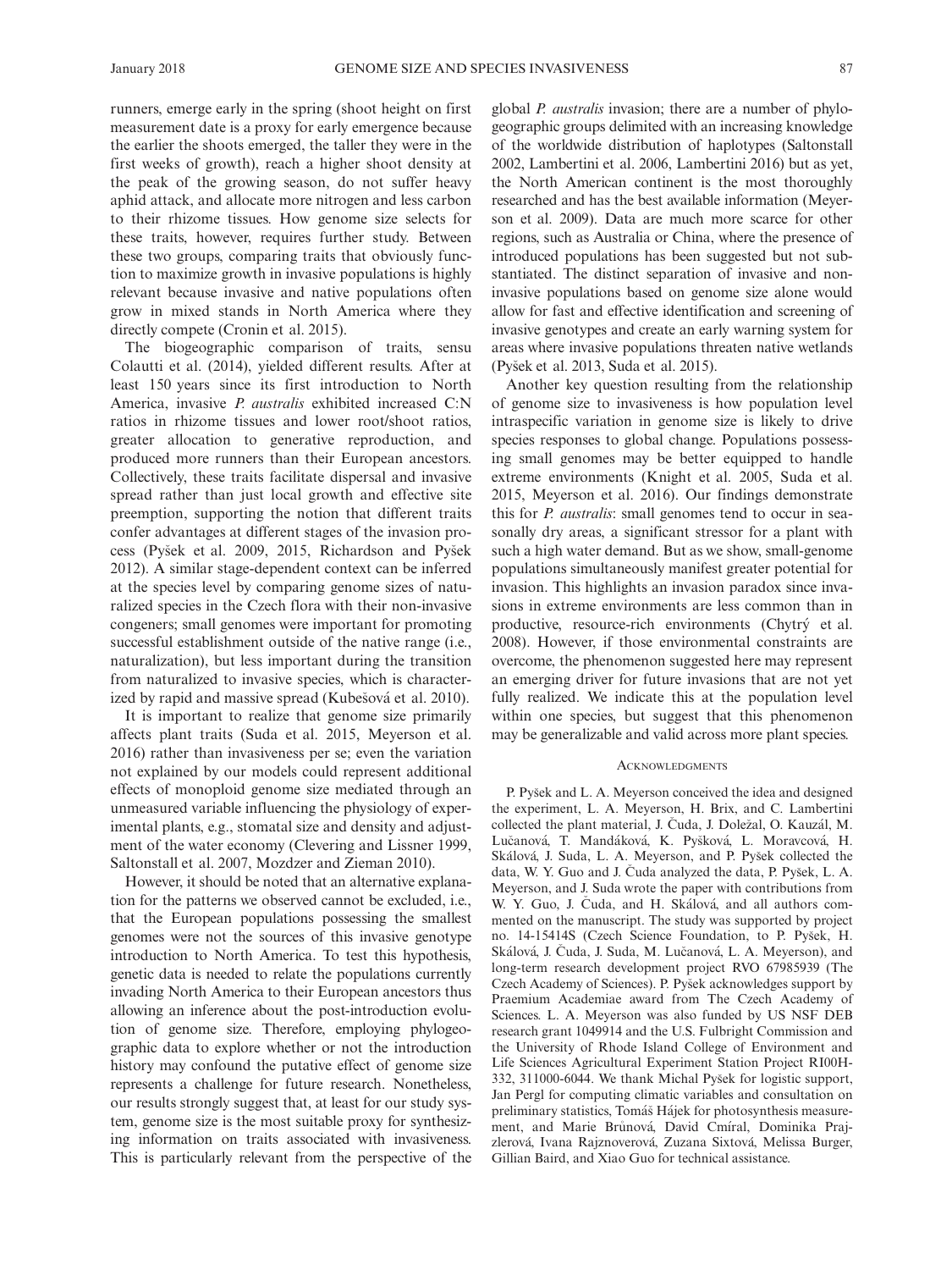#### LITERATURE CITED

- Beaulieu, J. M., I. J. Leitch, and C. A. Knight. 2007a. Genome size evolution in relation to leaf strategy and metabolic rates revisited. Annals of Botany 99:495–505.
- Beaulieu, J. M., A. T. Moles, I. J. Leitch, M. D. Bennett, J. B. Dickie, and C. A. Knight. 2007b. Correlated evolution of genome size and seed mass. New Phytologist 173:422–437.
- Beaulieu, J. M., I. J. Leitch, S. Patel, A. Pendharkar, and C. A. Knight. 2008. Genome size is a strong predictor of cell size and stomatal density in angiosperms. New Phytologist 179:975–986.
- Bennett, M. D. 1972. Nuclear DNA content and minimum generation time in herbaceous plants. Proceedings of the Royal Society B 181:109–135.
- Breiman, L. 2001. Random forests. Machine Learning 45:5–32.
- Breiman, L., J. H. Friedman, R. A. Olshen, and C. G. Stone. 1984. Classification and regression trees. Chapman and Hall, Orange, California, USA.
- Brix, H. 1999. The European research project on reed die-back and progression (EUREED). Limnologica 29:5–10.
- Burk, I. 1880. List of plants recently collected on ship's ballast in the neighborhood of Philadelphia. Proceedings of the National Academy of Sciences USA 29:105–109.
- Chytry, M., L. C. Maskell, P. Pysek, M. Vila, X. Font, and S. M. Smart. 2008. Habitat invasions by alien plants: a quantitative comparison among Mediterranean, subcontinental and oceanic regions of Europe. Journal of Applied Ecology 45:448–458.
- Clevering, O. A., and J. Lissner. 1999. Taxonomy, chromosome numbers, clonal diversity and population dynamics of Phragmites australis. Aquatic Botany 64:185–208.
- Colautti, R. I., J. D. Parker, M. W. Cadotte, P. Pysek, C. S. Brown, D. Sax, and D. M. Richardson. 2014. Quantifying the invasiveness of species. NeoBiota 21:7–27.
- Cronin, J. T., G. P. Bhattarai, W. J. Allen, and L. A. Meyerson. 2015. Biogeography of a plant invasion: plant-herbivore interactions. Ecology 96:1115–1127.
- De'ath, G. 2007. Boosted trees for ecological modeling and prediction. Ecology 88:243–251.
- De'ath, G., and K. E. Fabricius. 2000. Classification and regression trees: a powerful yet simple technique for ecological data analysis. Ecology 81:3178–3192.
- Dolezel, J., J. Greilhuber, and J. Suda. 2007. Estimation of nuclear DNA content in plants using flow cytometry. Nature Protocols 2:2233–2244.
- Dupin, M., P. Reynaud, V. Jarosık, R. Baker, S. Brunel, D. Eyre, J. Pergl, and D. Makowski. 2011. Effects of the training dataset characteristics on the performance of nine species distribution models: application to Diabrotica virgifera virgifera. PLoS ONE 6:e20957.
- Elith, J., J. R. Leathwic, and T. Hastie. 2008. A working guide to boosted regression trees. Journal of Animal Ecology 77:802–813.
- Ellenberg, H. 1988. Vegetation ecology of central Europe. Cambridge University Press, Cambridge, UK.
- Gallagher, R. V., M. R. Leishman, J. T. Miller, C. Hui, D. M. Richardson, J. Suda, and B. Trávníček. 2011. Invasiveness in introduced Australian acacias: the role of species' traits and genome size. Diversity and Distributions 17:884–897.
- Gallo, J. J., P. V. Rabins, and J. C. Anthony. 1999. Sadness in older persons: 13-year follow-up of a community sample in Baltimore, Maryland. Psychological Medicine 29:341–350.
- Garcia, S., M. A. Canela, T. Garnatje, E. D. McArthur, J. Pellicer, S. C. Sanderson, and J. Valles. 2008. Evolutionary and ecological implications of genome size in the North

American endemic sagebrushes and allies (Artemisia, Asteraceae). Biological Journal of the Linnean Society 94:631–649.

- Giles, D. 1999. Measuring the hidden economy: implications for econometric modelling. Economic Journal 109:370–380.
- Grace, J. B., T. M. Anderson, H. Olff, and S. M. Scheiner. 2010. On the specification of structural equation models for ecological systems. Ecological Monographs 80:67–87.
- Grace, J. B., D. R. Schoolmaster, G. R. Guntenspergen, A. M. Little, B. R. Mitchell, K. M. Miller, and E. W. Schweiger. 2012. Guidelines for a graph: theoretic implementation of structural equation modeling. Ecosphere 3:1–44.
- Greilhuber, J., J. Dolezel, M. A. Lysak, and M. D. Bennett. 2005. The origin, evolution and proposed stabilization of the terms 'genome size' and 'C-value' to describe nuclear DNA contents. Annals of Botany 95:255–260.
- Grotkopp, E., M. Rejmánek, and T. L. Rost. 2002. Toward a causal explanation of plant invasiveness: seedling growth and life-history strategies of 29 pine (Pinus) species. American Naturalist 159:396–419.
- Grotkopp, E., M. Rejmánek, M. J. Sanderson, and T. L. Rost. 2004. Evolution of genome size in pines (Pinus) and its lifehistory correlates: supertree analyses. Evolution 58:1705–1729.
- Guo, W. Y., C. Lambertini, L. X. Nguyen, X. Z. Li, and H. Brix. 2014. Preadaptation and post-introduction evolution facilitate the invasion of Phragmites australis in North America. Ecology and Evolution 4:4567–4577.
- Guyon, I. 2003. An introduction to variable and feature selection. Journal of Machine Learning Research 3:1157–1182.
- Hancock, G. R. 2001. Effect size, power, and sample size determination for structured means modeling and MIMIC approaches to between-groups hypothesis testing of means on a single latent construct. Psychometrika 66:373–388.
- Haslam, S. M. 1972. Phragmites communis Trin. Journal of Ecology 60:585–610.
- Hijmans, R. J., S. E. Cameron, J. L. Parra, P. G. Jones, and A. Jarvis. 2005. Very high resolution interpolated climate surfaces for global land areas. International Journal of Climatology 25:1965–1978.
- Hodgson, J. G., et al. 2010. Stomatal vs. genome size in angiosperms: the somatic tail wagging the genomic dog? Annals of Botany 105:573–584.
- Honaker, J., G. King, and M. Blackwell. 2011. Amelia II: a program for missing data. Journal of Statistical Software 45:1–47.
- Hothorn, T., K. Hornik, and A. Zeileis. 2006. Unbiased recursive partitioning: a conditional inference framework. Journal of Computational and Graphical Statistics 15:651–674.
- Ingrouille, N. 1995. Historical ecology of British Flora. Springer, London, UK.
- Jӧreskog, K., and S. Goldberger. 1975. Estimation of a model with multiple indicators and multiple causes of a single latent variable. Journal of the American Statistical Association 70:631–639.
- Knight, C. A., N. A. Molinari, and D. A. Petrov. 2005. The large genome constraint hypothesis: evolution, ecology and phenotype. Annals of Botany 95:177–190.
- Kolar, C. S., and D. M. Lodge. 2001. Progress in invasion biology: predicting invaders. Trends in Ecology & Evolution 16:199–204.
- Kubešová, M., L. Moravcová, J. Suda, V. Jarošík, and P. Pyšek. 2010. Naturalized plants have smaller genomes than their non-invading relatives: a flow cytometric analysis of the Czech alien flora. Preslia 82:81–96.
- Kuester, A., J. K. Conner, T. Culley, and R. S. Baucom. 2014. How weeds emerge: a taxonomic and trait-based examination using United States data. New Phytologist 202:1055–1068.
- Kursa, M. B., and W. R. Rudnicki. 2010. Feature selection with the Boruta package. Journal of Statistical Software 36:1–13.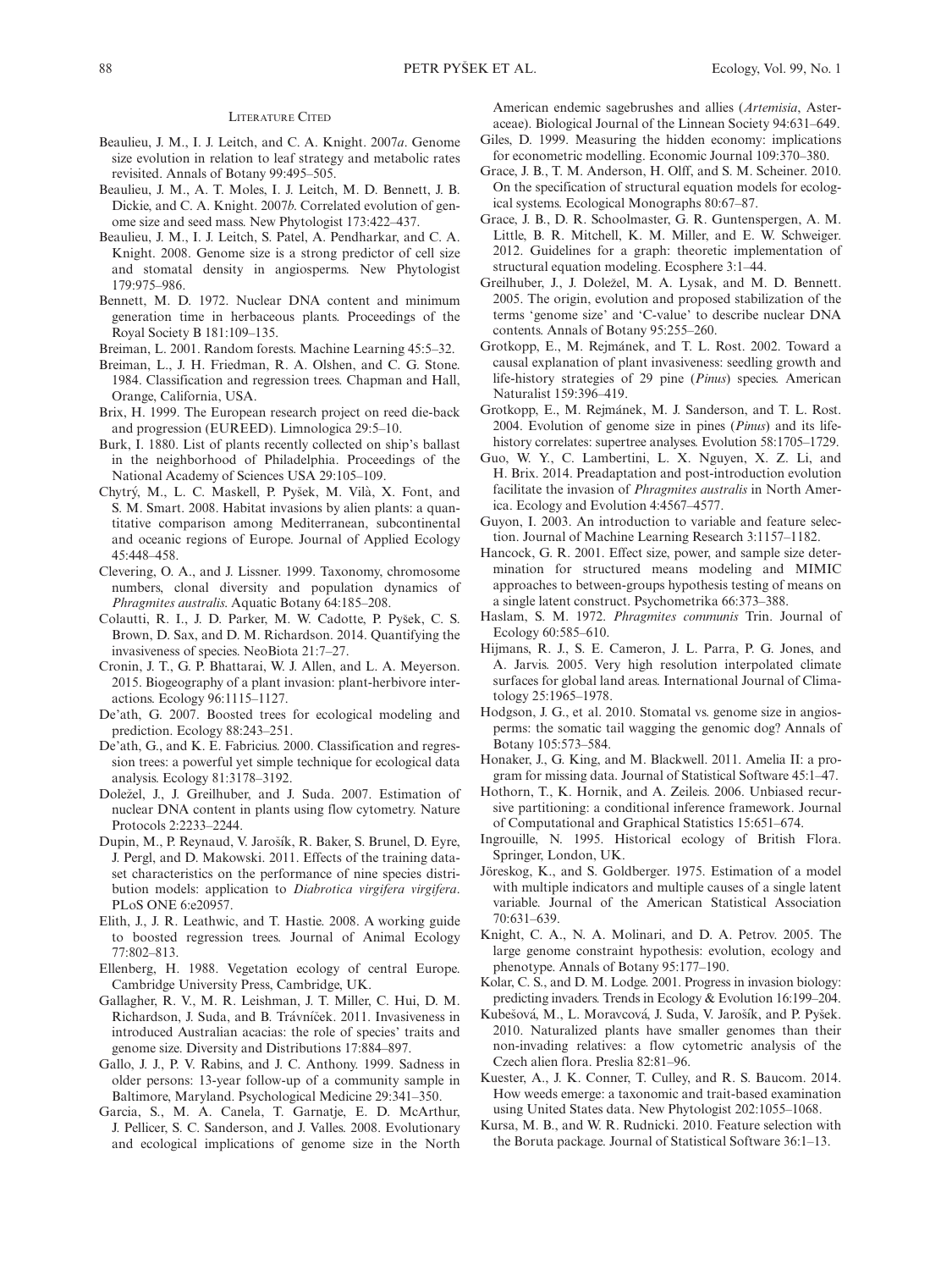- Küster, E. C., I. Kühn, H. Bruelheide, and S. Klotz. 2008. Trait interactions help explain plant invasion success in the German flora. Journal of Ecology 96:860–868.
- Lambertini, C. 2016. Heteroplasmy due to chloroplast paternal leakage: another insight into *Phragmites* haplotypic diversity in North America. Biological Invasions 18:2443–2455.
- Lambertini, C., M. H. G. Gustafsson, J. Frydenberg, J. Lissner, M. Speranza, and H. Brix. 2006. A phylogeographic study of the cosmopolitan genus Phragmites (Poaceae) based on AFLPs. Plant Systematics and Evolution 258:161–182.
- Lambertini, C., M. H. G. Gustafsson, J. Frydenberg, M. Speranza, and H. Brix. 2008. Genetic diversity patterns in Phragmites australis at the population, regional and continental scales. Aquatic Botany 88:160–170.
- Lambertini, C., B. K. Sorrell, T. Riis, B. Olesen, and H. Brix. 2012. Exploring the borders of European *Phragmites* within a cosmopolitan genus. AoB Plants 2012:pls020.
- Lavergne, S., N. J. Muenke, and J. Molofsky. 2010. Genome size reduction can trigger rapid phenotypic evolution in invasive plants. Annals of Botany 105:109–116.
- Leitch, I. J., and M. D. Bennett. 2007. Genome size and its uses: the impact of flow cytometry. Pages 153-176 in J. Doležel, J. Greilhuber, and J. Suda, editors. Flow cytometry with plant cells. Wiley-VCH Verlag, Winheim, Germany.
- Leitch, I. J., M. W. Chase, and M. D. Bennett. 1998. Phylogenetic analysis of DNA C-values provides evidence for a small ancestral genome size in flowering plants. Annals of Botany 82(Suppl. A):85–94.
- McKee, J., and A. J. Richards. 1996. Variation in seed production and germinability in common reed (Phragmites australis) in Britain and France with respect to climate. New Phytologist 133:233–243.
- Meyerson, L. A., and J. T. Cronin. 2013. Evidence for multiple introductions of Phragmites australis to North America: detection of a new non-native haplotype. Biological Invasions 15:2605–2608.
- Meyerson, L. A., K. Saltonstall, L. Windham, E. Kiviat, and S. E. G. Findlay. 2000. A comparison of Phragmites australis in freshwater and brackish marsh environments in North America. Wetland Ecology and Management 8: 89–103.
- Meyerson, L. A., K. Saltonstall, and R. M. Chambers. 2009. Phragmites australis in eastern North America: a historical and ecological perspective. Pages 57–82 in B. R. Silliman, E. D. Grosholz, and M. D. Bertness, editors. Human impacts on salt marshes: a global perspective. University of California Press, Berkeley, California, USA.
- Meyerson, L. A., A. M. Lambert, and K. Saltonstall. 2010. A tale of three lineages: expansion of common reed (Phragmites australis) in the U.S. Invasive Plant Science and Management  $3:515-520$
- Meyerson, L. A., J. T. Cronin, G. P. Bhattarai, H. Brix, C. Lambertini, M. Lučanová, S. Rinehart, J. Suda, and P. Pyšek. 2016. Do ploidy level and nuclear genome size and latitude of origin modify the expression of Phragmites australis traits and interactions with herbivores? Biological Invasions 18: 2531–2549.
- Morgan, H. D., and M. Westoby. 2005. The relationship between nuclear DNA content and leaf strategy in seed plants. Annals of Botany 96:1321–1330.
- Mozdzer, T. J., and J. C. Zieman. 2010. Ecophysiological differences between genetic lineages facilitate the invasion of non-native Phragmites australis in North American Atlantic coast wetlands. Journal of Ecology 98:451–458.
- Osnas, J. L., J. W. Lichstein, P. B. Reich, and S. W. Pacala. 2013. Global leaf trait relationships: mass, area, and the leaf economics spectrum. Science 340:741–744.
- Ostendorp, W., M. Dienst, and K. Schmieder. 2003. Disturbance and rehabilitation of lakeside Phragmites reeds following an extreme flood in Lake Constance (Germany). Hydrobiologia 506:687–695.
- Packer, J., L. A. Meyerson, H. Skálová, P. Pyšek, and C. Kueffer. 2017. Biological flora of British Isles: Phragmites australis. Journal of Ecology 105:1123–1162.
- Pandit, M. K., S. M. White, and M. J. O. Pocock. 2014. The contrasting effects of genome size, chromosome number and ploidy level on plant invasiveness: a global analysis. New Phytologist 203:697–703.
- Pigott, C. D., and M. E. Pigott. 1963. Late-glacial and post-glacial deposits at Malham, Yorkshire. New Phytologist 62:317–334.
- Poorter, H., H. Lambers, and J. R. Evans. 2014. Trait correlation networks: a whole-plant perspective on the recently criticized leaf economic spectrum. New Phytologist 201:378–382.
- Pysek, P., and D. M. Richardson. 2007. Traits associated with invasiveness in alien plants: where do we stand? Pages 97–125 in W. Nentwig, editor. Biological invasions. Springer, Berlin, Germany.
- Pyšek, P., V. Jarošík, J. Pergl, R. Randall, M. Chytrý, I. Kühn, L. Tichý, J. Danihelka, J. Chrtek Jun, and J. Sádlo. 2009. The global invasion success of Central European plants is related to distribution characteristics in their native range and species traits. Diversity and Distributions 15:891–903.
- Pysek, P., et al. 2013. Hitting the right target: taxonomic challenges of, and for, biological invasions. AoB Plants 5:plt042.
- Pysek, P., et al. 2015. Naturalization of central European plants in North America: species traits, habitats, propagule pressure, residence time. Ecology 96:762–774.
- R Core Team. 2016. R: a language and environment for statistical computing. R Foundation for Statistical Computing, Vienna, Austria. [www.r-project.org](http://www.r-project.org)
- Rejmanek, M. 1996. A theory of seed plant invasiveness: the first sketch. Biological Conservation 78:171–181.
- Richardson, D. M., and P. Pysek. 2006. Plant invasions: merging the concepts of species invasiveness and community invasibility. Progress in Physical Geography 30:409–431.
- Richardson, D. M., and P. Pysek. 2012. Naturalization of introduced plants: ecological drivers of biogeographic patterns. New Phytologist 196:383–396.
- Rıos-Bedoya, C., C. Pomerleau, R. Neuman, and O. Pomerleau. 2009. Using MIMIC models to examine the relationship between current smoking and early smoking experiences. Nicotine and Tobacco Research 11:1035–1041.
- Roberts, J. 2000. Changes in Phragmites australis in southeastern Australia: a habitat assessment. Folia Geobotanica 35:353–362.
- Rodwell, J. S. (ed.) 1998. British plant communities. 4. Aquatic communities, swamps and tall-herb fens. Cambridge University Press, Cambridge, UK.
- Saltonstall, K. 2002. Cryptic invasion by a non-native genotype of the common reed, *Phragmites australis*, into North America. Proceedings of the National Academy of Sciences USA 99:2445–2449.
- Saltonstall, K. 2011. Remnant native Phragmites australis maintains genetic diversity despite multiple threats. Conservation Genetics 12:1027–1033.
- Saltonstall, K., K. Glennon, A. Burnett, R. B. Hunter, and K. L. Hunter. 2007. Comparison of morphological variation indicative of ploidy level in *Phragmites australis* (Poaceae) from eastern North America. Rhodora 109:415–429.
- Schönswetter, P., J. Suda, M. Popp, H. Weiss-Schneeweiss, and C. Brochmann. 2007. Circumpolar phylogeography of Juncus biglumis (Juncaceae) inferred from AFLP fingerprints, cpDNA sequences, nuclear DNA content and chromosome numbers. Molecular Phylogenetics and Evolution 42:92–103.